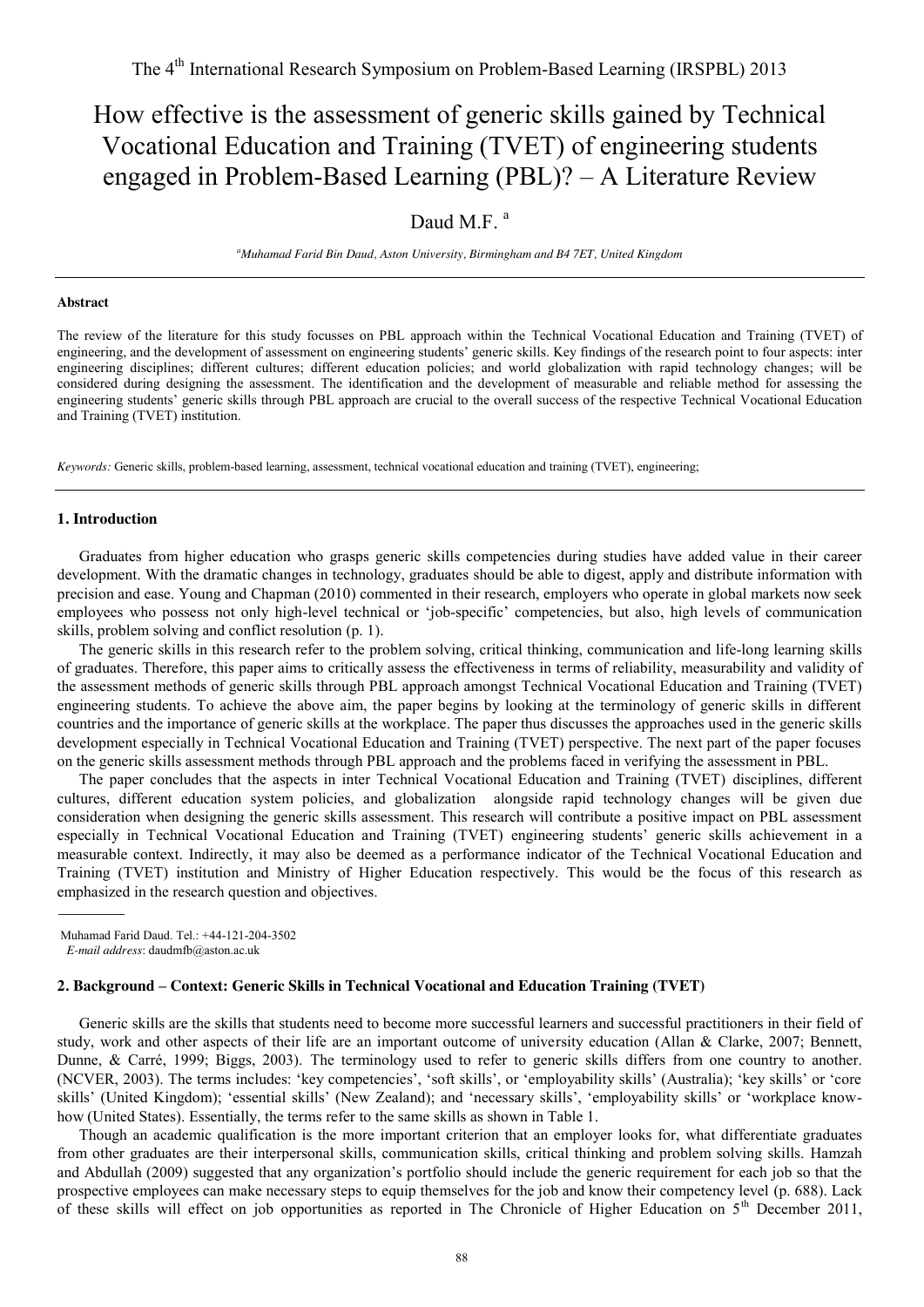employers say college graduates lack of job skills and this is supported by Mail Online, London, England reported on 26<sup>th</sup> January 2012, that one in three top companies can't fill graduate vacancies: Too many leave university without the right skills, say bosses. While "Too many young people lack the social skills needed to get their first job" the statement appeared in the BBC News Education and Family on the 23rd May 2012. [Jideani and Jideani \(2012\)](#page-5-5) stated "academic success is not in terms of what students can remember, but in terms of what students are able to do with their knowledge" [\(p. 34\)](#page-5-5) which is also referring to the life-long learning capabilities.

Globalization and rapid changes in technology imply the need for workforces that not only have specialist knowledge and skills, but have developed the generic skills needed to adapt quickly to new emerging technologies [\(UNESCO, 2012\)](#page-5-6). With respect to that circumstance, the education in the 21<sup>st</sup> century has had a considerable impact on learning and teaching approach adopted in further and higher education especially in the Technical Vocational and Education Training (TVET) engineering discipline. Typically, most of the technical and vocational subjects are still delivered using traditional of four step method training of [Allen \(1919\)](#page-5-7) approach which starts with describe, demonstrate, try-out by trainee and evaluate with feedback. However, students trained via [Allen \(1919\)](#page-5-7) approach are lack with the required generic skills by the employer such as problem solving, critical thinking, communication and life-long learning. Though generic skills are important for the graduates during the job hunting, it is also a need for them to acquire technical skills through hands-on experience that will enable them to solve problems which emulate industrial problems. Instead of spoon-feeding students with fundamental theories and ideas, Problem-Based Learning (PBL) is one of the active learning approaches that have been introduced as an alternative and integrated way in Technical Vocational Education and Training (TVET) learning and teaching [\(Masek & Yamin, 2010;](#page-5-8) [Nur Sofurah Mohd Faiz,](#page-5-9)  [Mamat, Mohamed, Sulong, & Burhannuddin, 2008\)](#page-5-9).

Technical Vocational Education and Training (TVET) have been known as an education and training system to produce highly skilled workforce and knowledgeable manpower particularly in modern careers. Political and economic leaders around the world acknowledge that the workforce skill level is what determines the economic performance [\(Benjamin et al., 2012\)](#page-5-10). Consequently we witness the development of many vocational and technical training institutions and universities in the effort to fulfill these needs in developing or developed countries [\(Tabbron & Yang, 1997\)](#page-5-11). Adopting PBL in engineering teaching approached have significantly improved the students' personalities and attitudes [\(Prince, 2004\)](#page-5-12). Instead of curriculum development, learning outcomes and policies, assessment is the main criteria to measure the quality of the engineering students and Technical Vocational Education and Training (TVET) institutions. Currently, the assessment on the academics is very objective and well structured, which leaves the generic skills assessment to be subjective and immeasurable. A valid, measurable and up-to-date assessment method will be designed in order to measure the effectiveness of the Technical Vocational Education and Training (TVET) engineering students' generic skills: problem solving; critical thinking; communication; and life-long learning; and to assure the quality of Technical Vocational Education and Training (TVET) institution respectively.

# **3. Discussion: Components of PBL – Brief Overview of Different Learning Approach**

#### *3.1. Active Learning*

Active learning is contrasted to the traditional way of learning where students passively receive information from the instructor. It is generally defined as any instructional method that engages students in the learning process [\(Prince, 2004\)](#page-5-12). Drake [\(2012\)](#page-5-13) agreed with Prince but added that the students need to be responsible for their own learning. While [Felder and Brent](#page-5-14)  [\(2009\)](#page-5-14) defined active learning as "anything course-related that all students in a class session are called upon to do other than simply watching, listening and taking notes" [\(p. 2\)](#page-5-15). The most commonly cited definition of active learning comes from [Bonwell](#page-5-16)  [and Eisen \(1991\)](#page-5-16) "Involving students in doing things and thinking about what they are doing" [\(p. 2\)](#page-5-17). And we may have heard - "Tell me and I forget. Show me and I may remember. Involve me and I will understand" (Confucius, c.500BC). Though it is just a simple statement, it makes complete sense from the learning and teaching perspectives.

Different methods of active learning that most frequently discussed in the engineering literature are collaborative learning, cooperative learning, Conceive-Design-Implement-Operate (CDIO), Experiential Learning Theory (ELT) and Problem-Based Learning (PBL). Collaborative learning may refer to any instructional method in which the students at various performance level work together in small groups towards a common goal [\(Gokhale, 1995\)](#page-5-18). As such collaborative learning can be viewed as encompassing all group-based instructional methods, including cooperative learning [\(Prince, 2004\)](#page-5-12). Prince also added, some authors distinguish collaborative and cooperative learning as the collaborative learning is the emphasis on students' interaction rather than on learning as a solitary activity.

Cooperative learning is defined as a structured form of group work where students pursue common goals while being assessed individually [\(Panitz, 1996;](#page-5-19) [Prince, 2004\)](#page-5-12). Unlike less structured forms of collaborative learning, cooperative learning requires students to be individually responsible for their own learning. Therefore the teacher or facilitator need to carefully design the learning activities and regularly monitored as [Smith, Sheppard, Johnson, and Johnson \(2005\)](#page-5-20) quoted "engaging students in learning is principally the responsibility of the teacher" [\(p. 2\)](#page-5-3).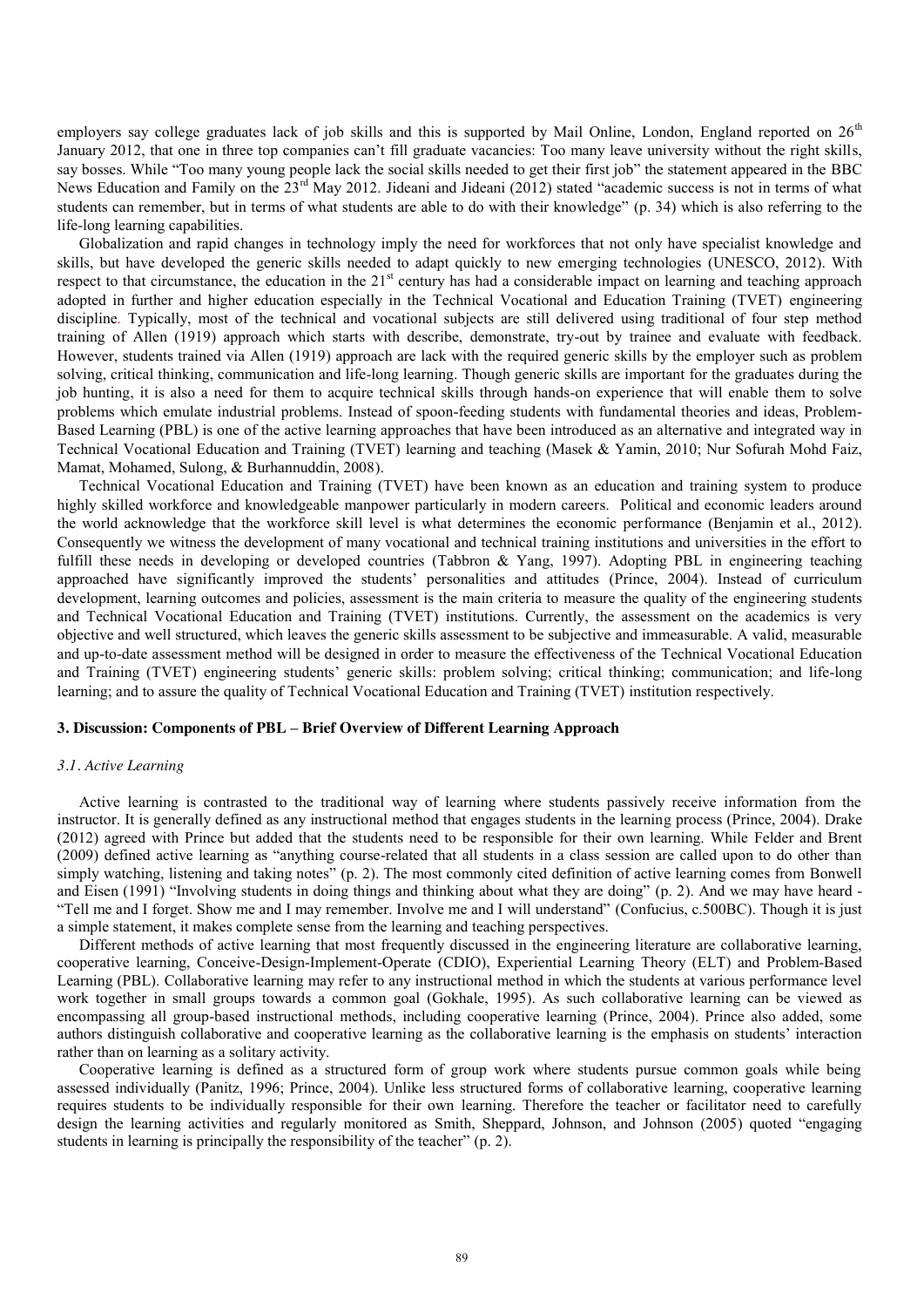Another method of active learning is the CDIO. In the late 1990s, CDIO concept was originally conceived at the Massachusetts Institute of Technology. CDIO provides the students with engineering fundamentals set in context of conceiving – designing – implementing – operating industrial systems, industrial equipment and products [\(Crawley, Malmqvist, Ostlund, &](#page-5-21)  [Brodeur, 2007\)](#page-5-21). [Crawley et al. \(2007\)](#page-5-21) listed three overall goals for CDIO, which are the students, should be able to:

- Master a deeper working knowledge of technical fundamentals.
- Lead in the creation and operation of new products, processes, and systems.
- Understand the importance and strategic impact of research and technological development in the society [\(p. 2\)](#page-5-16).

Experiential Learning Theory (ELT) has been introduced and widely used in human learning and development. The theory is called "experiential" is its intellectual origins in the experiential works of Dewey, Lewin, and Piaget. Taken together, Dewey's philosophical pragmatism, Lewin's social psychology, and Piaget's cognitive-developmental genetic epistemology form a unique perspective on learning and development [\(David A Kolb, Boyatzis, & Mainemelis, 2001;](#page-5-22) [David A. Kolb, 1984\)](#page-5-23).

#### *3.1.1. Problem-Based Learning (PBL)*

PBL approach is common in medical institutions. The approach was also largely conceived and developed in the academy, initially for training lawyers and clinical practitioners and subsequently adopted for other professional courses [\(Savin-Baden,](#page-5-24)  [2000\)](#page-5-24). Nevertheless, it is just as appropriate for technical vocational subjects, including family and consumer sciences, and traditional academic subjects (Ward  $&$  Lee, 2002). The rationale behind the statement is, in Technical Vocational Education and Training (TVET) the students need to master the hands-on skills and not so much on critical thinking skills as training lawyers and clinical practitioners. Therefore, there will be a difference of PBL implementation and assessment approach in Technical Vocational Education and Training **(**TVET) as compared to medical where PBL originated.

PBL is an innovative approach to learning that teaches a multitude of strategies critical for success in the twenty-first century [\(Bell, 2010\)](#page-5-25). She also added through the problems, students gain knowledge from group discussions and asking questions that have piqued their natural curiosity to learn [\(p. 39\)](#page-5-25). [Savin-Baden \(2000\)](#page-5-24) defined PBL as an approach to learn through which many students have been enabled to understand their own situations and frameworks so that they are able to perceive, how they learn, and how they see themselves as future professionals [\(p. 2\)](#page-5-24). In PBL, teachers act as facilitators, moderators or advisors (Ward  $\&$ [Lee, 2002\)](#page-6-1) to oversee each step of the process, give feedback and approve each choice before student embarks on a direction [\(Savin-Baden, 2000\)](#page-5-24). This will help the students to develop self-reliance and life-long learning in them.

The main goals of PBL are to help the students develop their generics skills such as flexible knowledge, effective problemsolving skills, self-directed learning, effective collaboration skills and intrinsic motivation [\(Hmelo-Silver, 2004;](#page-5-26) [Tchudi & Lafer,](#page-5-27)  [1996\)](#page-5-27). In PBL environment, the contents are transformed into ill-structured problems to provide more realistic approach to learning and to create an educational methodology which emphasizes real world challenges, higher order thinking skills, multidisciplinary learning, independent learning, teamwork and communication skills which motivate students to prolong lifelong learning [\(Paul, 2010\)](#page-5-28).

[Boud and Feletti \(1998\)](#page-5-29) considered PBL as one of the most influential of the last decades and defined it as a carefully planned curriculum, which is entirely based on solving practical problems and practical cases. According to [Meier, Hovde, and](#page-5-30)  [Meier \(1996\)](#page-5-30), students taught within the lecture-based disciplinary system typically have not been able to solve problems that require them to make connections and use relationship between concept and content. While in interdisciplinary teaching, it starts with a topic, theme, problem, or project that requires active student engagement and knowledge of multi-disciplines in order to reach the learning outcome. In PBL [\(Savin-Baden, 2000\)](#page-5-24) concerned that, the focus in organizing the curricular content is around problem scenarios rather than subjects or disciplines [\(p. 3\)](#page-5-24). Because PBL is often interdisciplinary in nature, teacher need to recognize the connections between discipline and collaborate with other teachers in developing learning experiences that provide relevant application of contents and skills [\(Meier et al., 1996;](#page-5-30) [Ward & Lee, 2002\)](#page-6-1).

However, [Prince \(2004\)](#page-5-12) argued, based on the literature, faculty adopting PBL are unlikely to see improvement in student test scores, but are likely to positively influence student on attitudes and habits in learning independently. This is the strength in PBL. The learning uses relevant applications that motivate students to search for a need of facts and not being dependent on the teacher. [Masek and Yamin \(2010\)](#page-5-8) described PBL as one of the methods which resulted to Student Centred Learning (SCL) [\(p.](#page-5-8)  [10\)](#page-5-8). This method encourages students to solve relevant problems within groups and classes using the prior knowledge and available resources.

[Prince \(2004\)](#page-5-12) suggested that the engineering faculty should be strongly encouraged to look at the literature on active learning because some of the evidence for active learning is compelling and should stimulate faculty to think about teaching and learning in non-traditional ways [\(p. 3\)](#page-5-12). [Ozbicakci, Bilik, and Intepeler \(2012\)](#page-5-31) concerned in order to create a student-centred approach through PBL also requires faculty to give up traditional ways of instruction and places the responsibility for learning squarely on student [\(p. 79\)](#page-5-31).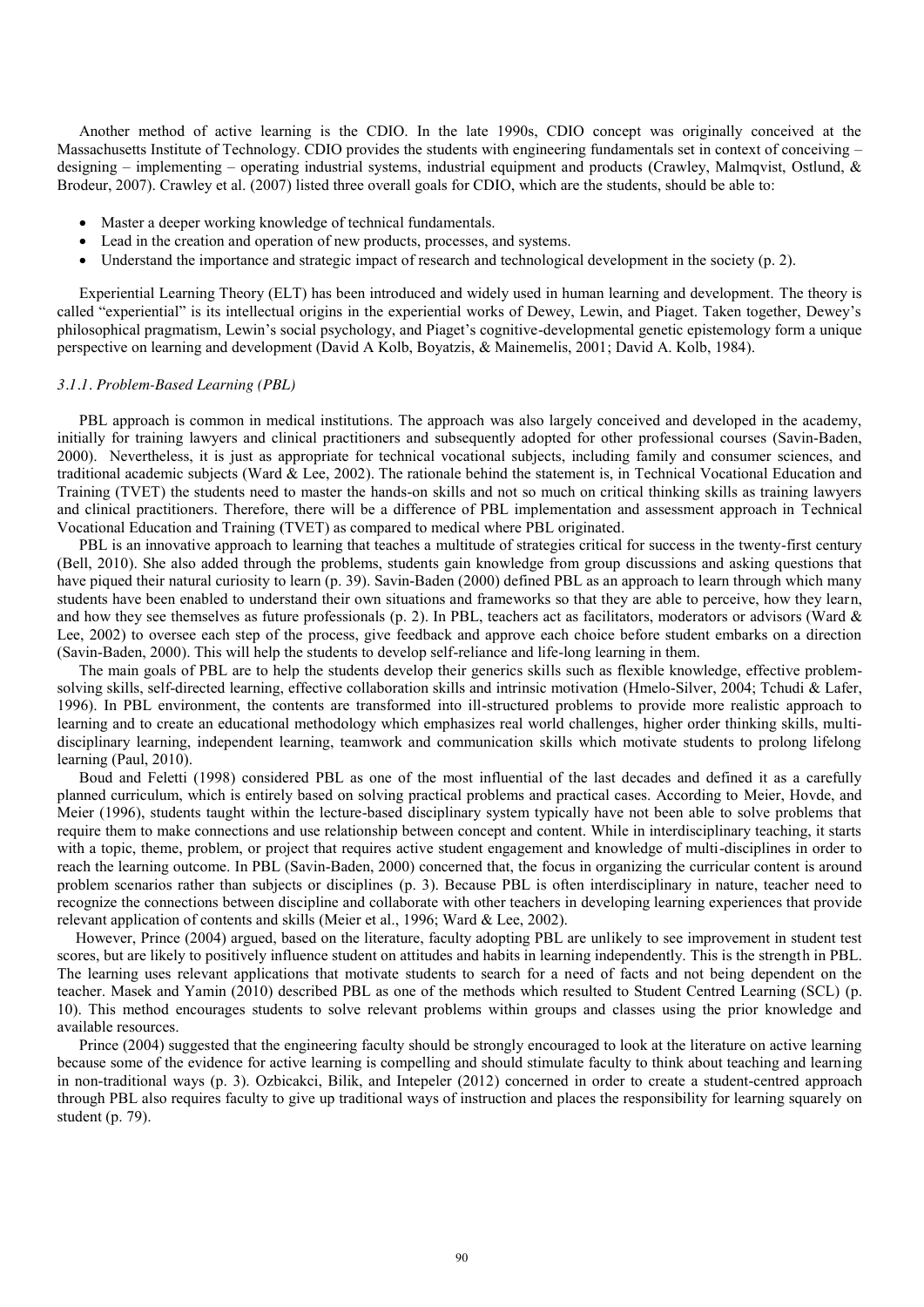# *3.2. Assessment in PBL*

The essential feature of a teaching system designed to emulate professional practice is that the crucial assessments should be performance-based, holistic, allowing plenty of scope for students to make their own decisions and solutions [\(Biggs, 2003\)](#page-5-2). Generic skills assessment in engineering is a major challenge in PBL [\(Zulkifli Mohd Nopiah, 2009\)](#page-6-2). [Prince \(2004\)](#page-5-12) added skills in problem solving and life-long learning are difficult to measure which resulted in data are less frequently available for these outcomes than for standard measure of academic achievement [\(p. 2\)](#page-5-12).

Agreeing on what is to test and what is to focus is a matter of much debate. Assessment in PBL requires as much care and consideration as it is under other approach to learning and teaching. The consequence of this is that, if lecturers retain the assessment methods they use in their traditional curriculum approaches, the outcome can be a misalignment between their objectives and student learning outcomes [\(Mcdonald, 2005;](#page-5-32) [Ozbicakci et al., 2012\)](#page-5-31). [Macdonald and Savin-Baden \(2004\)](#page-5-33) have a set of principles to guide in assessing students in enquiry and Problem-Based Learning. In most of the guidelines highlighted, the assessment should simulate what the professional does in their practice and ideally be based on a practice context in which students will find themselves in the future [\(p. 6\)](#page-5-34). [Mcdonald \(2005\)](#page-5-32) agreed and added assessment should also be moved beyond factual recollection to the application of knowledge and skills towards increasingly complex situations, involving a range of intellectual and practical activities in a variety of contexts. One of the approaches to ensure and assess the alignment of assessment methods with the learning outcomes is to use Bloom's taxonomy of cognitive domains [\(Jideani & Jideani, 2012\)](#page-5-5). It is well-defined and broadly accepted tool for categorizing types of thinking into different levels: knowledge, comprehension, application, analysis, synthesis, and evaluation [\(Crowe, Dirks, & Wenderoth, 2008\)](#page-5-35).

In order to analyse perceptions of the depth of understanding that students acquire, the lecturer must not discriminate students and should assess fairly with strong justifications, in other words being objective. In some cases reported b[y Bollela, Gabarra, da](#page-5-36)  [Costa, and Lima \(2009\)](#page-5-36) research outcomes mentioned the reluctance of the lecturer to award high marks to the student because of student's immaturity and sincerity. Since the human perceptions and assessment is very subjective, it is also happens during the peer- and self-assessments among the students. Reflection or peer assessment and self-assessment requires students to reflect and evaluate their own participation, learning progress, and products of autonomous learning [\(Hart, 1994\)](#page-5-37). They evaluate not only their learning, but also the success of their social interactions [\(Bell, 2010\)](#page-5-25). [Papinczak, Young, and Groves \(2007\)](#page-5-38) mentioned in their research that performance of their peers is better compared to their own performance [\(p. 122\)](#page-5-38). The studies have confirmed that self-assessment of process is not an accurate measure compared to their peers.

There are several methods used previously to measure student skills, performance and progress. One potential assessment has been developed by [Novak \(1990\)](#page-5-39) was Concept Mapping (CM) at Cornell University. CM is the metacognitive tool that was developed for the study to show changes in learning. Another appropriate assessment found by [Gallagher, Sher, Stepien, and](#page-5-15)  [Workman \(1995\)](#page-5-15) using a lab notebook as the problem log to record ideas, plans, strategies and progress. It assessed the record of a students' thinking process and documented student participation. The common practice in PBL assessment is students prepare a portfolio for assessment that includes notes, commentaries and articles they have read, and discussions of the evolution of their ideas to formulate and report their findings and conclusion [\(Tai & Yeuen, 2007;](#page-5-40) [Tchudi & Lafer, 1996;](#page-5-27) [Ward & Lee, 2002\)](#page-6-1).

Another potential assessment is the authentic assessment and rubrics that were used in high school family and consumer nutrition class [\(Ward, 1998;](#page-6-3) [Ward & Lee, 2002\)](#page-6-1). Authentic assessment is utilized as students were evaluated using appropriate rubrics. Authentic assessment are categorised into performance assessment, portfolio assessment and self-assessment [\(Hart,](#page-5-37)  [1994;](#page-5-37) [Tai & Yeuen, 2007\)](#page-5-40). [Boden and Gray \(2007\)](#page-5-17) also noted in their research, The Department of Aerospace at the United States Naval Academy (USNA) via CDIO syllabus have used rating scales (rubrics) for evaluating student performance in the form of journals of student reflections, portfolio of student work over time, capstone project, and during oral presentations, inclass discussions and technical reports [\(p. 119\)](#page-5-10).

[Bollela et al. \(2009\)](#page-5-36) concerned the major challenges when implementing PBL is the use of appropriate strategies to assess formative generic skills assessment of the students [\(p. 2\)](#page-5-2). The existing substantial variation in the assessment of the PBL process is largely confined to formative purposes only. However, [Knight \(2001\)](#page-5-34) notes in his research, assessment for summative purposes is viewed as being of such high stakes that those being assessed see it as being in their own interests to emphasise what they know or can do - however limited or poorly - and to cover up as much as possible what they do not know or cannot do. [Upadhyay, Bhandary, and Ghimire \(2011\)](#page-6-4) recommended, in setting up the summative assessment of the PBL, the curriculum needs to be designed in an innovative way, adopting various strategies to foster such skills and behaviours and incorporating the measurement into the assessment [\(p. 1151\)](#page-5-31).

Assessing "what works" requires looking at a broad range of learning outcomes, interpreting data carefully, quantifying the magnitude of any reported improvement and having some idea of what constitutes a "significant" improvement [\(Prince, 2004\)](#page-5-12). No matter how data is presented, there is always the issue of interpretation, although it is helpful to look at both statistical measures. It is hard to develop questions that will measure creativity, critical thinking and generic skills. [Tchudi and Lafer](#page-5-27)  [\(1996\)](#page-5-27); [Ward and Lee \(2002\)](#page-6-1) describe assessment in PBL as a game that engages the student in guessing what teacher wants rather than demonstrating the best they can do. They even suggested if PBL changes the game and learning is to be seen as relevant to life, new methods are needed for the teacher to be able to assess student progress.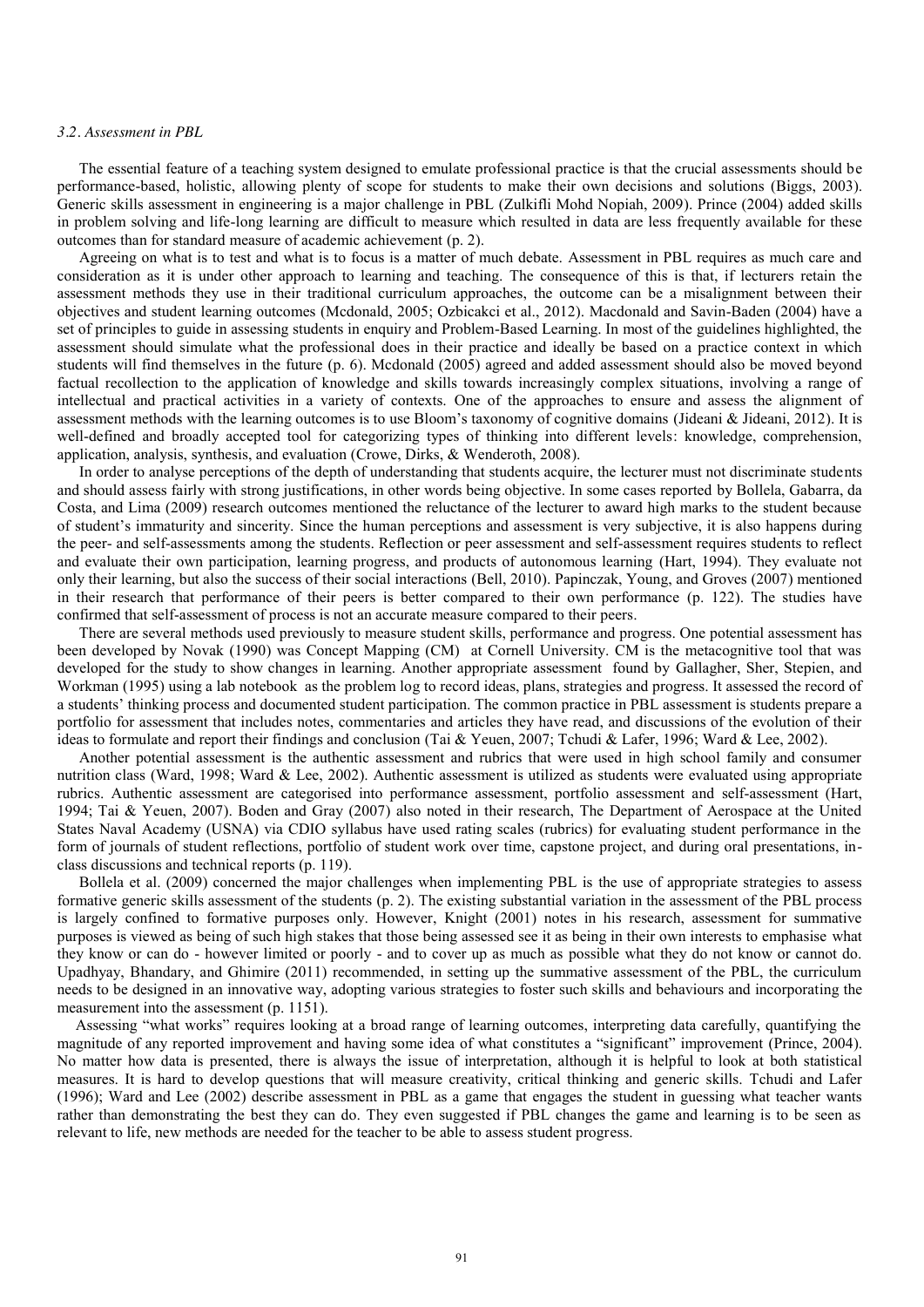According to [Joy and Kolb \(2009\)](#page-5-41), there is an impact of culture in learning style scales and in deciding a persons' preference for abstract conceptualization versus concrete experience. Reliability and validity of the generic skills assessment need to be designed personally based on the disciplines and cultures. If it is not to be considered, the consequences might turn out as reported in The Australian in Higher Education segment on the  $16<sup>th</sup>$  March 2012, an interim evaluation of the Assessment of Higher Education and Learning Outcomes, or AHELO, has done the feasibility study on the US generic Collegiate Learning Assessment (CLA) test and found that it was hard to judge whether a generic skills assessment that was not linked to discipline content and different cultures, can be valid and reliable.

#### **4. Conclusion**

Based on the literature that has been reviewed, it will challenge the PBL assessment design to be more measurable and reliable especially in generic skills from Technical Vocational Education and Training (TVET) in engineering perspective. The aspects of inter disciplines, different cultures and education system policies need to be considered when designing the generic skills assessment. Globalization and rapid changes in technology must also be taken into account. As TVET students are expected to master the hands-on skills and not so much on the critical thinking, there will be a difference in PBL implementation and method of assessment.

This research will be using an inductive approach, where it will begin with PBL assessment observation and measures. Then detect the generic skills patterns and current assessment methods to measure the skills, formulate the tentative hypothesis and finally end up developing some general conclusions or theories. Details of the research methodological will be written in the future paper.

By determining the effectiveness of the students generic skills, the institute/university and Ministry of Education would be able to bring about curriculum change to help the students develop better skills. The author supports this with the claim that the development of quality, valid and reliable assessment method, and the engagement in actual assessment help to improve students and institute/university performance.

#### **5. Tables**

| <b>Australia</b>                                    | United Kingdom (NCVO)                                                       | <b>United States (SCANS)</b>                          | <b>New Zealand</b>                              |
|-----------------------------------------------------|-----------------------------------------------------------------------------|-------------------------------------------------------|-------------------------------------------------|
| Key competencies                                    | Core skills                                                                 | Workplace know-how                                    | <b>Essential skills</b>                         |
| Collecting, analysing<br>and organising information | Communication                                                               | Information<br>Foundation skills: basic skills        | Information skills                              |
| Communicating ideas and<br>information              | Communicating<br>Personal skills: Improving own<br>learning and performance | <b>Resources</b><br>Foundation skills: basic skills   | Communication skills                            |
| Planning and organising activities                  | Personal skills: Improving own<br>learning and performance                  | Resources<br>Foundation skills: personal<br>qualities | Self-management skills<br>Work and study skills |
| Working with others and in teams                    | Personal skills:<br>working with others                                     | Interpersonal skills                                  | Social skills<br>Work and study skills          |
| Using mathematical ideas $\&$<br>techniques         | Numeric: application of numbers                                             | Foundation skills:<br>basic skills                    | Numeric skills                                  |
| Solving problems                                    | Problem-solving                                                             | Foundation skills: thinking                           | Problem-solving and<br>decision-making skills   |
| Using technology                                    | Information technology                                                      | <b>Technology Systems</b>                             | Information skills<br>Communication skills      |

#### Table 1. Comparison of Generic Competencies

Source: [\(Moy, 1999\)](#page-5-42)

#### **Acknowledgements**

The author would like to thank Dr. Robin Clark and Dr. Jane Andrews for their thoughtful critique of this work and for manysimilar pieces of advice over the paper development.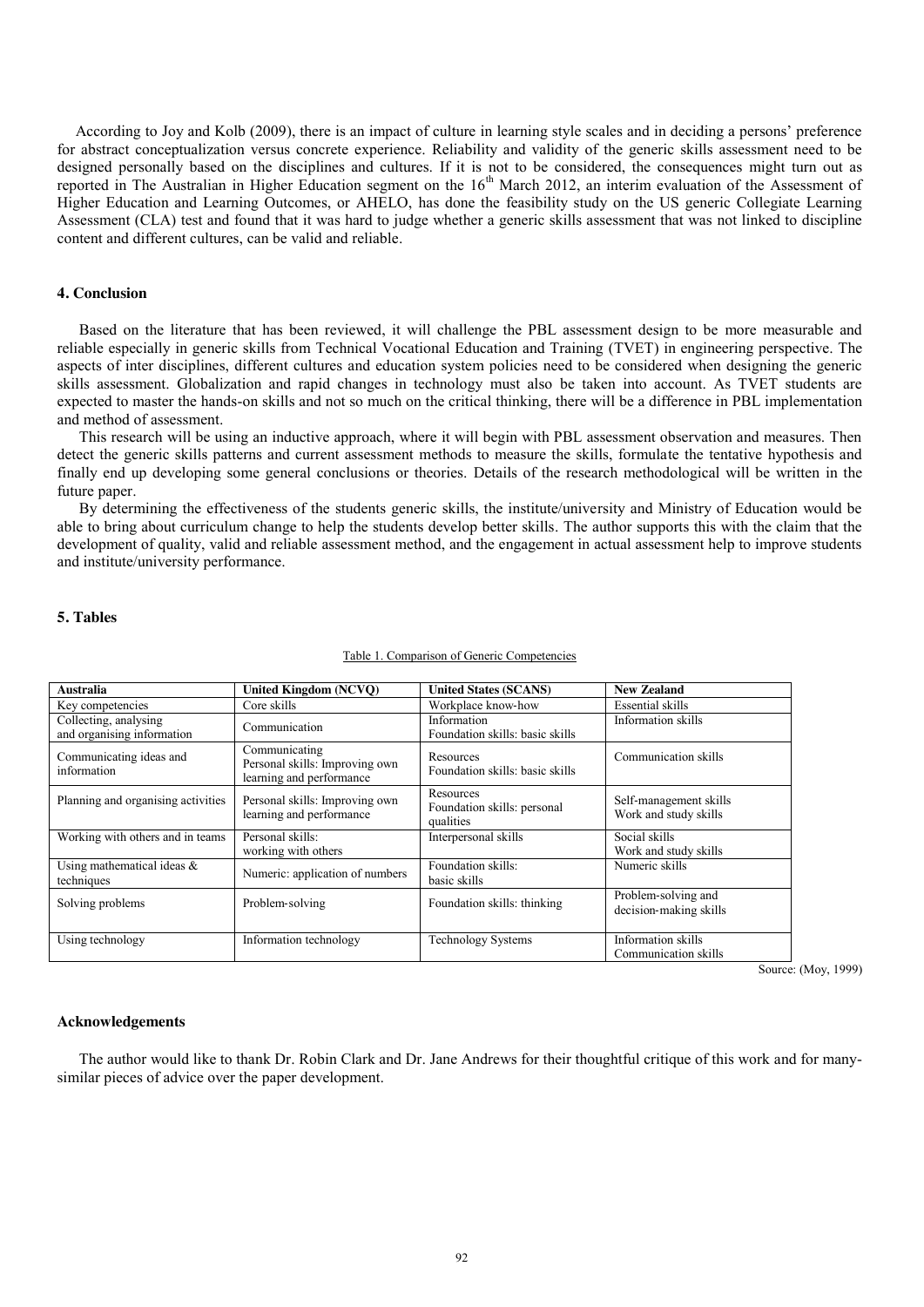#### **References**

<span id="page-5-0"></span>Allan, J., & Clarke, K. (2007). Nuturing supportive learning environments in higher education through the teaching of study skills: embed or not to embed?. *International Journal of Teaching and Learning in Higher Education*, 64-76.

<span id="page-5-7"></span>Allen, C.R. (1919). *The instructor: the man and the job : a hand book for instructors of industrial and vocational subjects*: J. B. Lippincott Company.

<span id="page-5-25"></span><span id="page-5-10"></span>Bell, Stephanie. (2010). Project-Based Learning for the 21st Century: Skills for the Future. *The Clearing House, 83*(2), 39-43. doi: 10.1080/00098650903505415 Benjamin, Roger., Klein, Stephen., Steedle, Jeffrey., Zahner, Doris. , Eliot, Scott., & Patterson, Julie. (2012). The Case for Generic Skills and Performance Assessment in the United States and International Settings. *Council to Aid for Education*, 30.

<span id="page-5-1"></span>Bennett, Neville, Dunne, Elisabeth, & Carré, Clive. (1999). Patterns of core and generic skill provision in higher education. *Higher Education, 37*(1), 71-93. doi: 10.1023/A:1003451727126

<span id="page-5-2"></span>Biggs, John. (2003). *Teaching for Quality Learning at University* (2nd ed.): Buckingham: Society for Research into Higher Education & Open University Press.

<span id="page-5-17"></span>Boden, D.G., & Gray, P.J. (2007). Using Rubrics to Assess the Development of CDIO Syllabus Personal and Professional Skills and Attributes at the 2.x.x Level. *Global Journal of Engineering. Education, 11*(2), 117-122.

<span id="page-5-36"></span>Bollela, V. R., Gabarra, M. H., da Costa, C., & Lima, R. C. (2009). Students and tutors' social representations of assessment in problem-based learning tutorials supporting change. *BMC Med Educ, 9*, 30. doi: 10.1186/1472-6920-9-30

<span id="page-5-16"></span>Bonwell, C.C., & Eisen, J.A. (1991). Active Learning: Creating Excitement in the Classroom (A.-E. H. E. R. N. Washington, Trans.): George Washington University.

<span id="page-5-29"></span>Boud, D. , & Feletti, G. (1998). *The Challenge of Problem-Based Learning* (2nd ed.): Kogan Page.

<span id="page-5-21"></span>Crawley, E., Malmqvist, J., Ostlund, S., & Brodeur, D. . (2007). *Rethinking Engineering Education: The CDIO Approach* (1 ed.): Springer.

- <span id="page-5-35"></span>Crowe, Alison, Dirks, Clarissa, & Wenderoth, Mary Pat. (2008). Biology in Bloom: Implementing Bloom's Taxonomy to Enhance Student Learning in Biology. *CBE-Life Sciences Education, 7*(4), 368-381. doi: 10.1187/cbe.08-05-0024
- <span id="page-5-13"></span>Drake, J.R. (2012). A Critical Analysis of Active Learning and an Alternative Pedagogical Framework for Introductory Information Systems Courses. *Information Technology Education: Innovations in Practice, 11*, 39-52.

<span id="page-5-14"></span>Felder, R. M., & Brent, R. (2009). Active Learning : An Introduction. *ASQ Higher Education Brief, 2*(4), 5.

<span id="page-5-15"></span>Gallagher, S.A., Sher, B.T., Stepien, W.J., & Workman, D. (1995). Implementing Problem-Based Learning in Science Classrooms. *School Science and Mathematics*, 136–146. doi: 10.1111/j.1949-8594.1995.tb15748.x

<span id="page-5-18"></span>Gokhale, A.A. (1995). Collaborative Learning Enhances Critical Thinking *Journal of Technology Education, 7*(1).

<span id="page-5-4"></span>Hamzah, M.S.G., & Abdullah, S.K. (2009). Generic Skills in Personnel Development. *European Journal of Social Sciences, 11*(4), 684-689.

<span id="page-5-37"></span>Hart, D. (1994). *Authentic Assessment: A Handbook for Educators*: Addison-Wesley.

<span id="page-5-26"></span>Hmelo-Silver, Cindy. (2004). Problem-Based Learning: What and How Do Students Learn? *Educational Psychology Review, 16*(3), 235-266. doi: 10.1023/B:EDPR.0000034022.16470.f3

- <span id="page-5-5"></span>Jideani, V. A., & Jideani, I. A. (2012). Alignment of Assessment Objectives with Instructional Objectives Using Revised Bloom's Taxonomy—The Case for Food Science and Technology Education. *Journal of Food Science Education, 11*(3), 34-42. doi: 10.1111/j.1541-4329.2012.00141.x
- <span id="page-5-41"></span>Joy, Simy, & Kolb, David A. (2009). Are there cultural differences in learning style? *International Journal of Intercultural Relations, 33*(1), 69-85. doi: <http://dx.doi.org/10.1016/j.ijintrel.2008.11.002>

<span id="page-5-34"></span>Knight, P. (2001). Formative and Summative, Criterion and Norm-referenced Assessment. <http://www.bioscience.heacademy.ac.uk/ftp/Resources/gc/assess07Keyconcepts%5B1%5D.pdf>

<span id="page-5-22"></span>Kolb, David A, Boyatzis, Richard E, & Mainemelis, Charalampos. (2001). Experiential learning theory: Previous research and new directions. *Perspectives on thinking, learning, and cognitive styles, 1*, 227-247.

<span id="page-5-23"></span>Kolb, David A. (1984). *Experiential learning : experience as the source of learning and development*: Englewood Cliffs, N.J.; London : Prentice-Hall, 1984.

<span id="page-5-33"></span>Macdonald, R., & Savin-Baden, M. (2004). A Briefing on Assessment in Problem-based Learning. from The Higher Education Academy [http://www.heacademy.ac.uk/assets/documents/resources/resourcedatabase/id349\\_A\\_Briefing\\_on\\_Assessment\\_in\\_Problembased\\_Learning.pdf](http://www.heacademy.ac.uk/assets/documents/resources/resourcedatabase/id349_A_Briefing_on_Assessment_in_Problembased_Learning.pdf)

<span id="page-5-8"></span>Masek, A., & Yamin, S. (2010). Problem based learning: Adapting model of monitoring and assessment towards changing to student centered learning. *Journal of Technical Education and Training, 2*(1), 12.

<span id="page-5-32"></span>Mcdonald, Ranald. (2005). Assessment Strategies for Enquiry and Problem-Based Learning. *2*.

<span id="page-5-30"></span>Meier, Sherry L., Hovde, Robert L., & Meier, Ronald L. (1996). Problem Solving: Teachers' Perceptions, Content Area Models, and Interdisciplinary Connections. *School Science and Mathematics, 96*(5), 230-237. doi: 10.1111/j.1949-8594.1996.tb10234.x

<span id="page-5-42"></span>Moy, Janelle. (1999). The impact of generic competencies on workplace performance: Review of research.

<span id="page-5-3"></span>NCVER, National Centre for Vocational Research. (2003). Defining Generic Skills.

<span id="page-5-39"></span>Novak, Joseph.D. (1990). Concept mapping: A useful tool for science education. *Journal of Research in Science Teaching, 27*(10), 937–949. doi: 10.1002/tea.3660271003

<span id="page-5-9"></span>Nur Sofurah Mohd Faiz, N. S., Mamat, N., Mohamed, M., Sulong, M. S., & Burhannuddin, M. F. (2008). Perceptions and Acceptance Towards PBL Approach: A Case Study on Technical & Vocational Students. *Proceedings Paris International Conference on Education, Economy and Society*, 6.

<span id="page-5-31"></span>Ozbicakci, S., Bilik, O., & Intepeler, S. S. (2012). Assessment of goals in problem-based learning. *Nurse Educ Today, 32*(8), e79-82. doi: 10.1016/j.nedt.2012.03.017

<span id="page-5-19"></span>Panitz, T. (1996). A Definition of Collaborative vs Cooperative Learning. Retrieved from <http://www.londonmet.ac.uk/deliberations/>website: <http://www.londonmet.ac.uk/deliberations/collaborative-learning/panitz-paper.cfm>

<span id="page-5-38"></span>Papinczak, T., Young, L., & Groves, M. (2007). Peer assessment in problem-based learning: a qualitative study. *Adv Health Sci Educ Theory Pract, 12*(2), 169- 186. doi: 10.1007/s10459-005-5046-6

<span id="page-5-28"></span>Paul, M. (2010). *How to organize the transition from a traditional curriculum to a PBL curriculum* doi:10.1093/acprof:oso/9780199583447.001.0001

<span id="page-5-12"></span>Prince, Michael. (2004). Does Active Learning Work? A Review of the Research. *Journal of Engineering Education, 93*(3), 223-231.

<span id="page-5-24"></span>Savin-Baden, M. (2000). *Problem-based Learning in Higher Education : Untold Stories*: The Society for Research into Higher Education & Open University Press.

<span id="page-5-20"></span>Smith, K.A., Sheppard, S. D., Johnson, D. W., & Johnson, R. T. (2005). Pedagogies of Engagement: Classroom-Based Practices. *Journal of Engineering Education, 94*(1), 1-15.

- <span id="page-5-11"></span>Tabbron, G., & Yang, J. (1997). The interaction between technical and vocational education and training (TVET) and economic development in advanced countries. *International Journal of Educational Development, 17*(3), 323-334. doi: Doi 10.1016/S0738-0593(96)00072-7
- <span id="page-5-40"></span>Tai, G. X. L., & Yeuen, M. C. (2007). Authentic assessment strategies in problem based learning. *Australian Society for Computers in Learning in Tertiary Education*.

<span id="page-5-27"></span>Tchudi, Stephen, & Lafer, S. (1996). *The interdisciplinary teacher's handbook: integrated teaching across the curriculum*: Boynton/Cook Publishers.

<span id="page-5-6"></span>UNESCO. (2012). Transforming Technical and Vocational Education and Training Building skills for work and life (pp. 28). 7, place de Fontenoy, 75352 Paris 07 SP, France: United Nations Educational, Scientific and Cultural Organization.